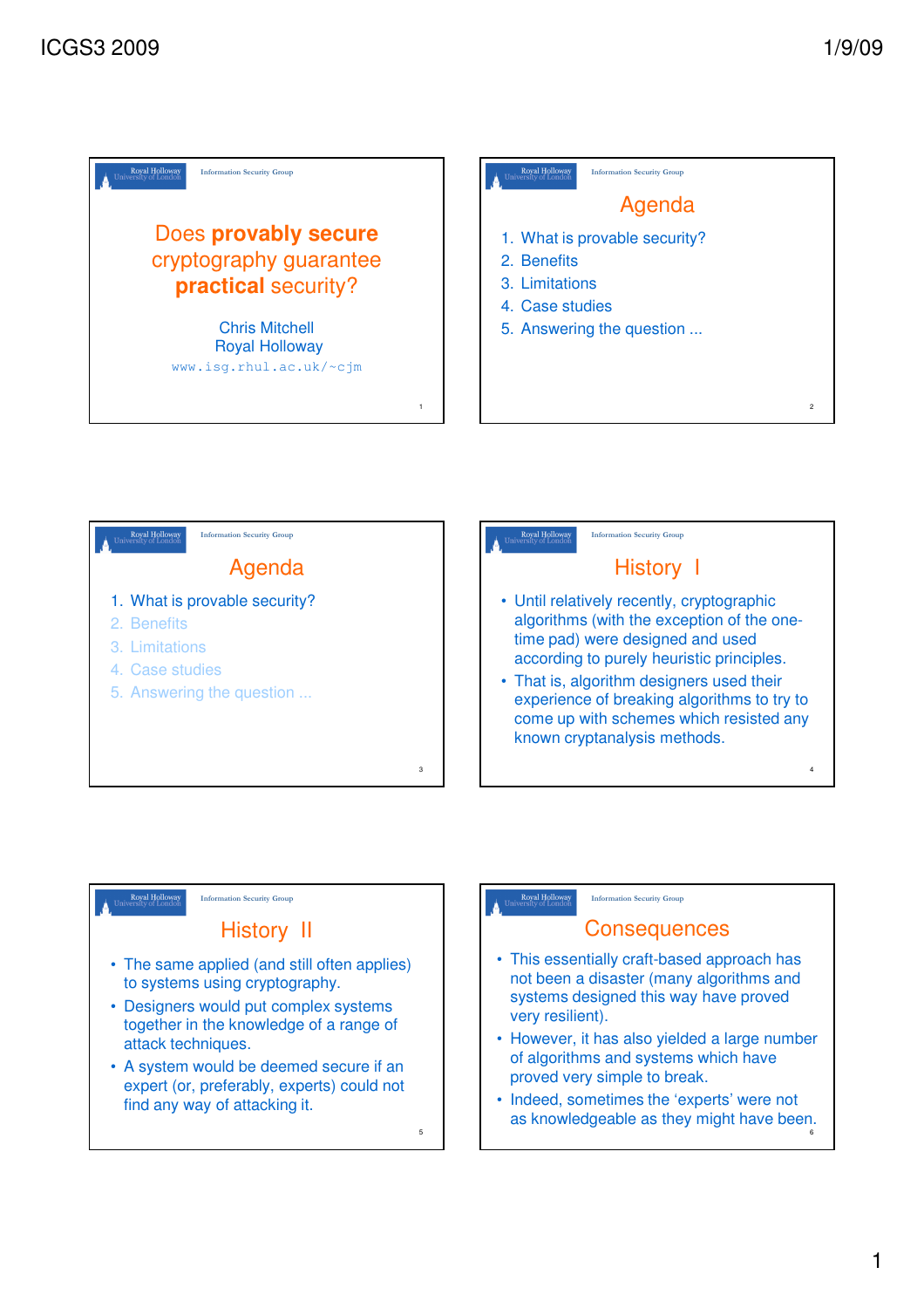## From craft to science

- Several parallel threads of work have emerged, trying to take cryptography from a craft to a science.
- There are three rigorous approaches of particular importance:
	- logic based cryptographic protocol analysis;
	- information-theoretic security;
	- complexity-theoretic security (or 'provable security').

Royal Holloway Information Security Group

### Logic based approaches

- Since the ground-breaking 1988 paper of Burrows, Abadi and Needham (A logic of authentication), a wide range of efforts have been made to use logic to reason about security protocols.
- These logics typically make very (unrealistically) strong assumptions about the cryptographic algorithms employed.
- Despite this, such work has proved very useful in revealing unsuspected flaws in a wide range of protocols.

## Information Security Group Information-theoretic security • Information theoretic security dates back to seminal papers of Shannon, published in the late 1940s.

- An algorithm is information-theoretically secure if, no matter what computational resources are available to the cryptanalyst, the algorithm cannot be broken.
- Such schemes (such as the one-time pad) require large amounts of 'one time' secret keying material, and have somewhat limited practicality.

#### Royal Holloway<br>niversity of Londor Information Security Group

# Complexity-theoretic security I

- Complexity-theoretic security as it is currently constituted dates back only to the early-mid 1990s, and key papers by Bellare & Rogaway (1994/95).
- The roots of the approach, however, go back to Rabin (1978), Goldwasser & Micali (1982), and Goldwasser, Micali & Rivest (1984).
- It is designed to enable rigorous analyses of cryptosystems of the type that have been commonly employed for centuries (in particular, systems that use 'short' keys).
- It involves proving that if a particular algorithm (or system) can be broken, then a problem believed to be hard can be solved. The contract of the contract of the contract of the contract of the contract of the contract of the contract of the contract of the contract of the contract of the contract of the contract of the contract of the co

#### Royal Hollowa Information Security Group

## Complexity-theoretic security II

- More specifically, it involves showing that: – **if**: an algorithm exists to solve an instance of a
	- cryptosystem (with security parameter s) in time  $f(s)$ ; – **then**: an algorithm exists to solve a problem believed to be hard (e.g. the discrete logarithm problem) in time  $g(f(s))$ , for some polynomial g (where s is also a parameter for the hard problem).
- I.e., if we can break the cryptosystem in polynomial time, then we can solve the hard problem in polynomial time.

11

9

7

#### Royal Holloway Information Security Group

# Parameterisation

- Complexity theory involves reasoning about the work involved in solving parameterised problems of varying size.
- Thus, when applied to cryptography, we need to consider cryptosystems of varying size (e.g. for RSA, the length of the primes) – this size is captured by the security parameter.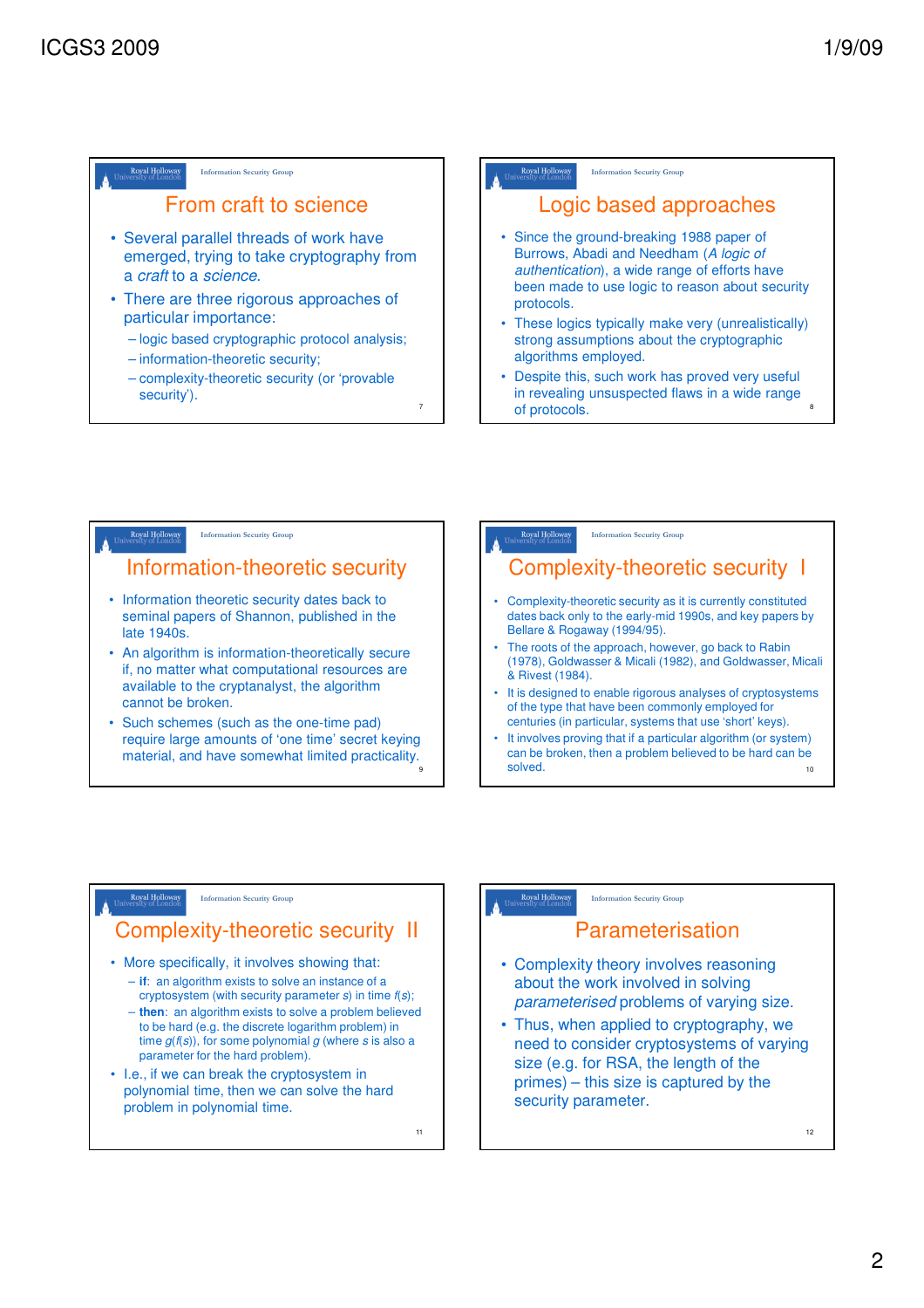







Royal Holloway

- Also enables us to develop greater confidence in the design of cryptographic protocols.
- Has given us new insights into best use of cryptography (e.g. never encrypt without also integrity-protecting). 18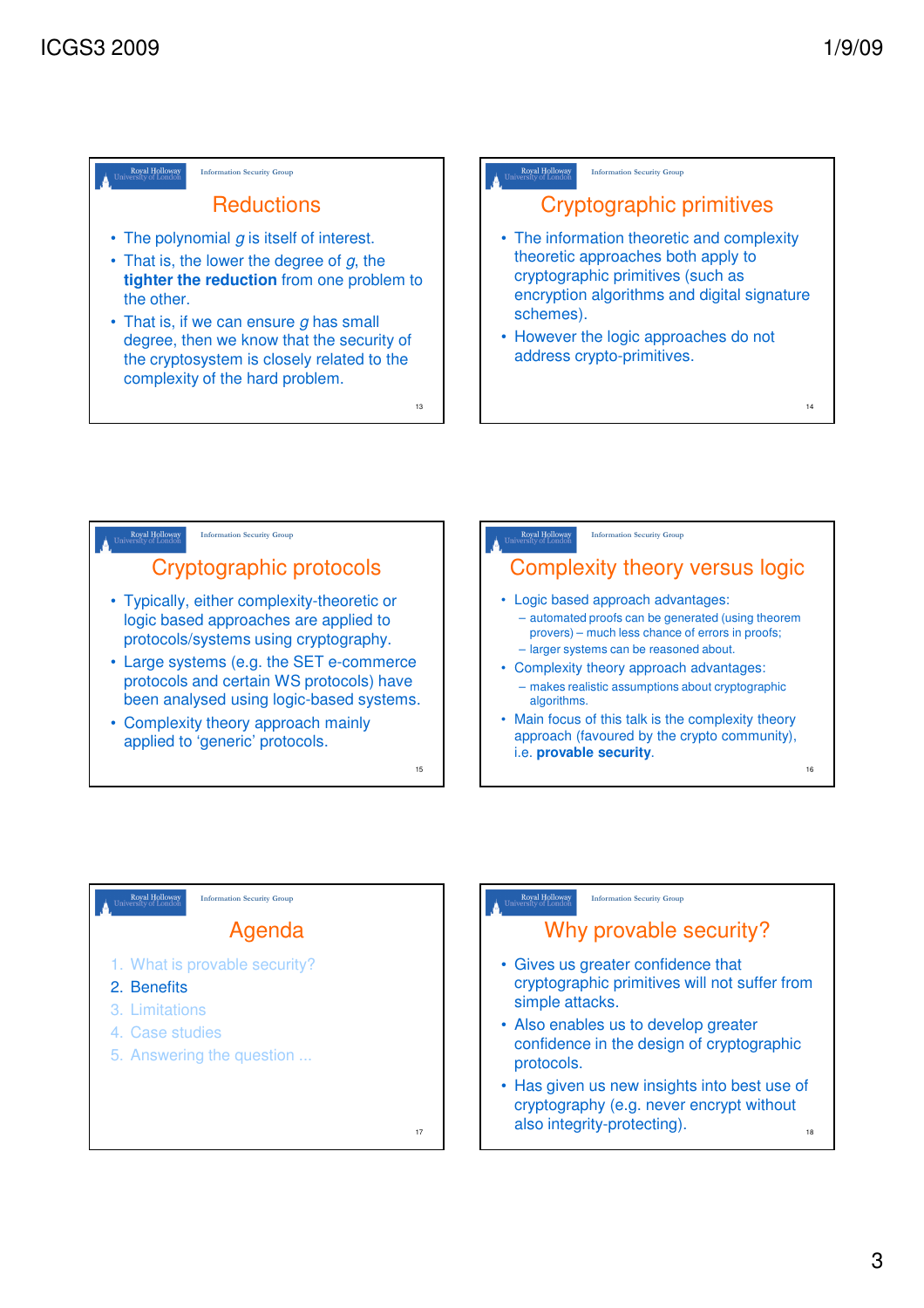



### Royal Hollowa Information Security Group

### Compound primitives – asymmetric II

- For example, for encryption, the attack model enables the attacker to learn the ciphertexts for chosen plaintexts (and vice versa, except for the target ciphertext).
- Security means that, given a target ciphertext, if an algorithm exists for finding the plaintext, then an algorithm can be constructed to break a specific hard problem (with similar complexity). 23

Royal Holloway Information Security Group

Basic primitives – symmetric

- The problems on which provably secure symmetric schemes are based are much less 'clean'.
- Typically, these primitives are functions such as block ciphers, or round-functions of hash-functions.
- What is there to prove in this case?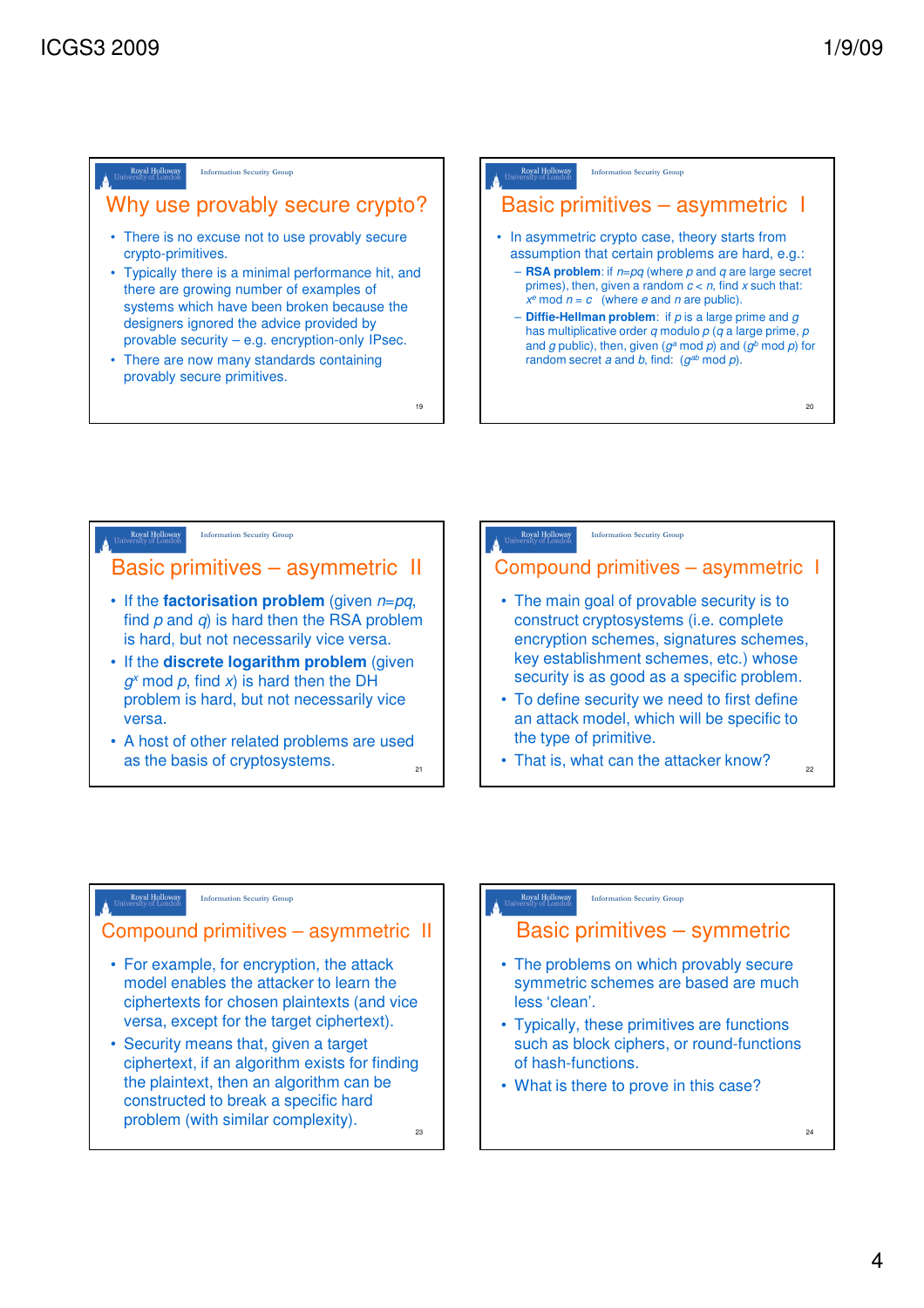







### Is it all over?

- Does the advent of provable security mean that we can all pack up and go home?
- Well, in general, no although we do seem to have a very nice collection of seemingly robust asymmetric crypto-primitives.
- However, problems remain, and in the reminder of the talk we briefly look at some of the limitations of the current state of the art. 30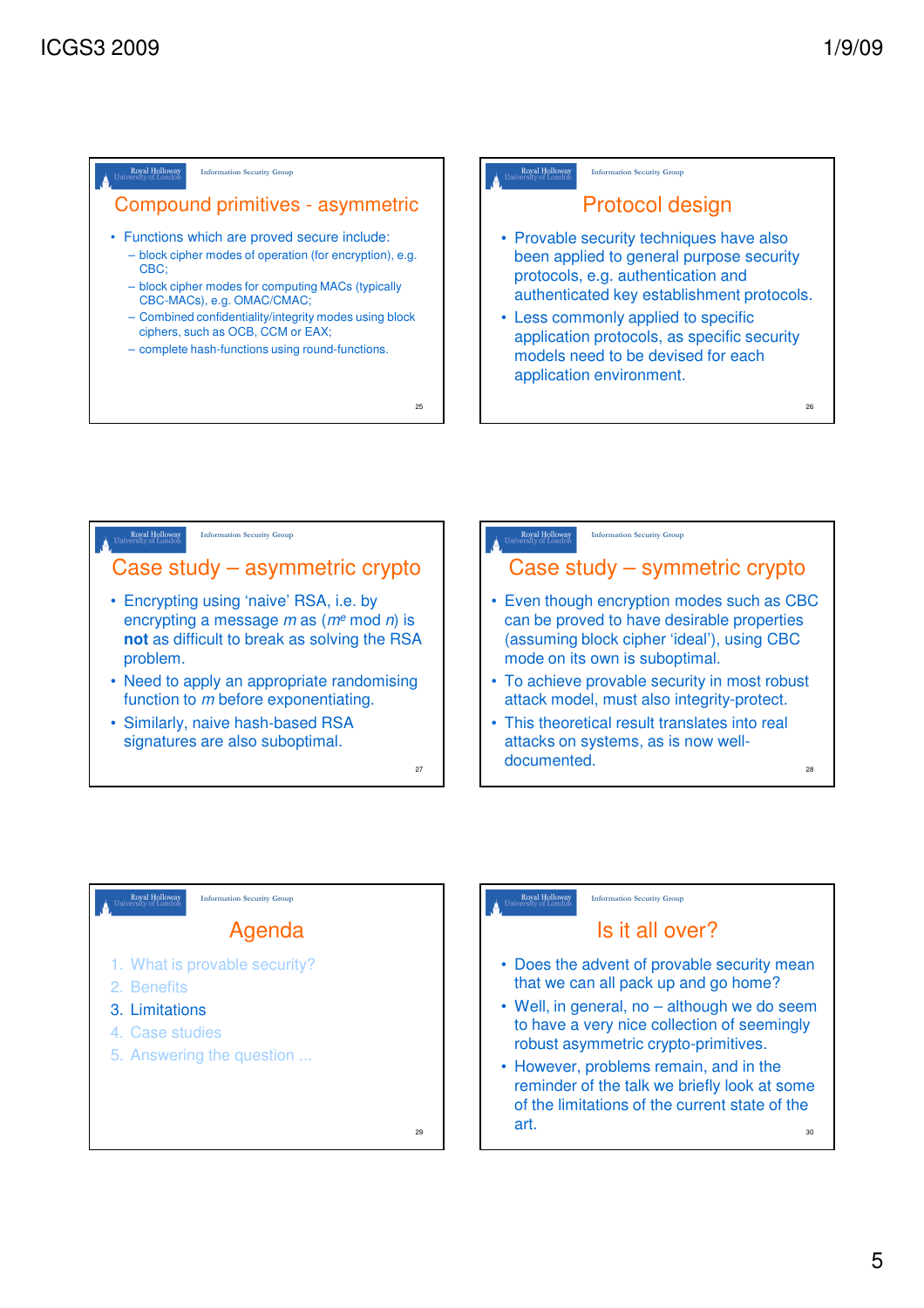32



Underlying hard problems I • The 'hard problems' on which the proofs of security for **asymmetric schemes** are based are often (usually?) not the 'standard' hard problems studied in complexity theory. • Indeed, there seem to be almost as many problems on which schemes are built as

Information Security Group



## Royal Holloway

### Underlying hard problems IV

nation Security Group

- One issue not so far mentioned is modelling the use of cryptographic hash-functions in cryptographic schemes (e.g. digital signatures).
- Many proofs model these as **random oracles** i.e. functions that return a random output (except, given the same input twice, they give the same output).
- This is not totally satisfactory, since there are (artificial) schemes which can be proved secure in the random oracle model and which can be shown to be insecure if the random oracle is replaced with any real-life hashfunction.

35

#### Royal Holloway Information Security Group

## Difficulties with threat models I

- The threat models for the 'basic' set of crypto-primitives are fairly wellestablished.
- However, models for protocols, in particular application-specific protocols, are more problematic, since they need to be devised to take into account the detailed properties of the application.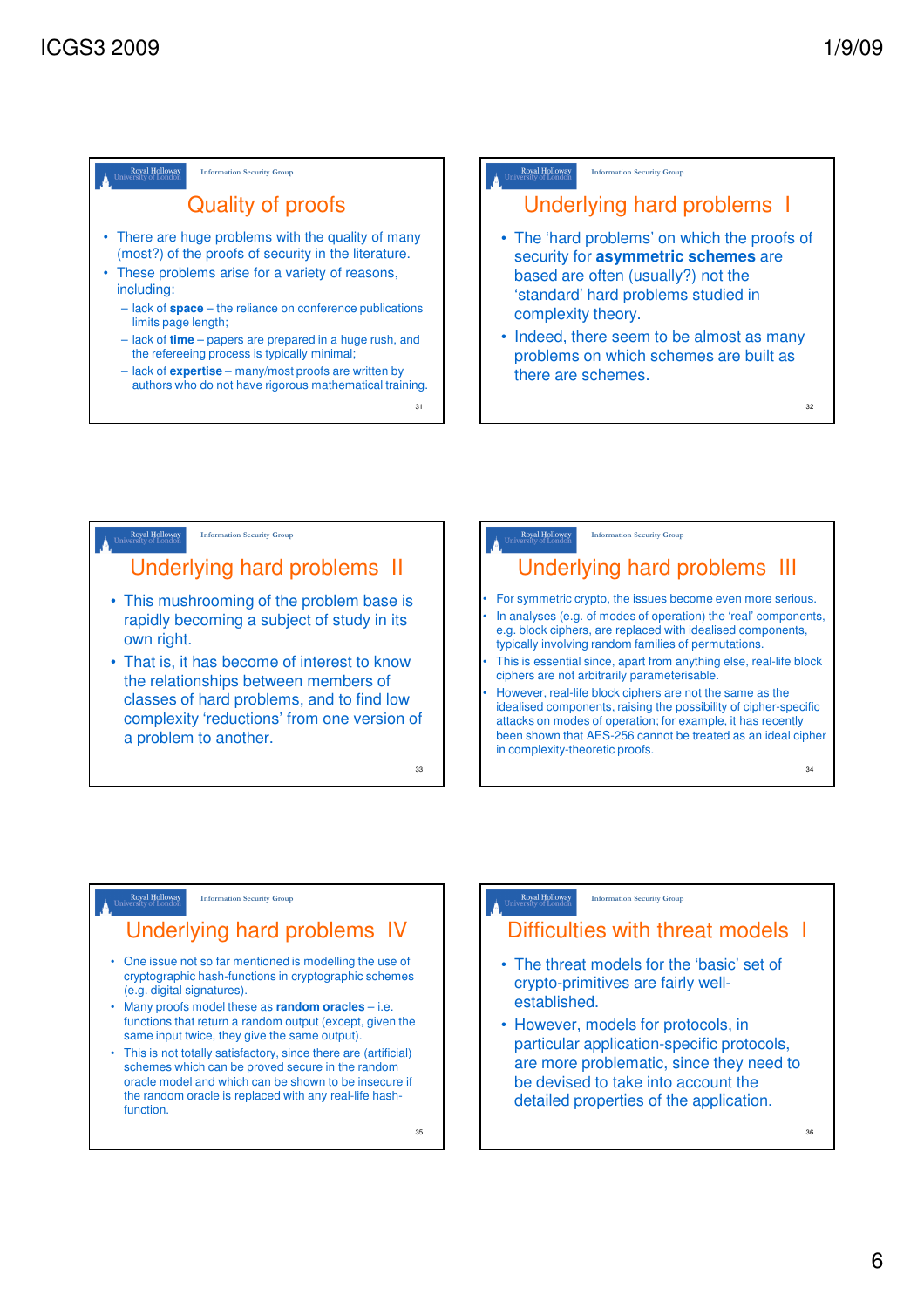Royal Holloway

### Information Security Group

# Difficulties with threat models II

- In the case of real-world protocols, particular problems can be caused by protocol errors.
- These can give information to a cryptanalyst in ways which may not be caught by the threat model.
- These may, in turn, invalidate the security proof (in the sense that the protocol may have unexpected vulnerabilities). 37





- large iceberg. • Indeed, we have chosen as examples very
- well-known work by major figures in the field. 39



# OAEP – background

- Optimal Asymmetric Encryption Padding (OAEP) is a means of converting the RSA primitive into a robust encryption scheme.
- It is due to Bellare and Rogaway (1994).
- Bellare and Rogaway 'proved' OAEP to be secure (using the random oracle model) against the most challenging threat model for encryption schemes, known as IND-CCA2.
- Specifically, they reduced breaking RSA-OAEP to the RSA problem. 40

### Information Security Group

## OAEP – deployment

- OAEP was one of the earliest public key encryption schemes with a proof of security, and was adopted in the SET (Secure Electronic Transactions) e-commerce protocol.
- SET subsequently failed for commercial/business reasons, although this was not due to the adoption of OAEP!
- Had SET succeeded, it would have protected the security of all Internet-based credit/debit transactions – a big deal!

41

#### Royal Holloway Information Security Group

# OAEP – problems

- In 2001, Shoup showed that the original security proof was flawed.
- Fujisaki, Okamoto, Pointcheval and Stern showed in the same year that OAEP was, after all, secure, although perhaps more by accident than design!
- However, the new proof does not have a tight reduction.
- Also in 2001, Manger showed that the IND-CCA2 security of OAEP can easily be undermined by error messages, depending on the system in which it is implemented (and issues with complex threat models for real-life applications)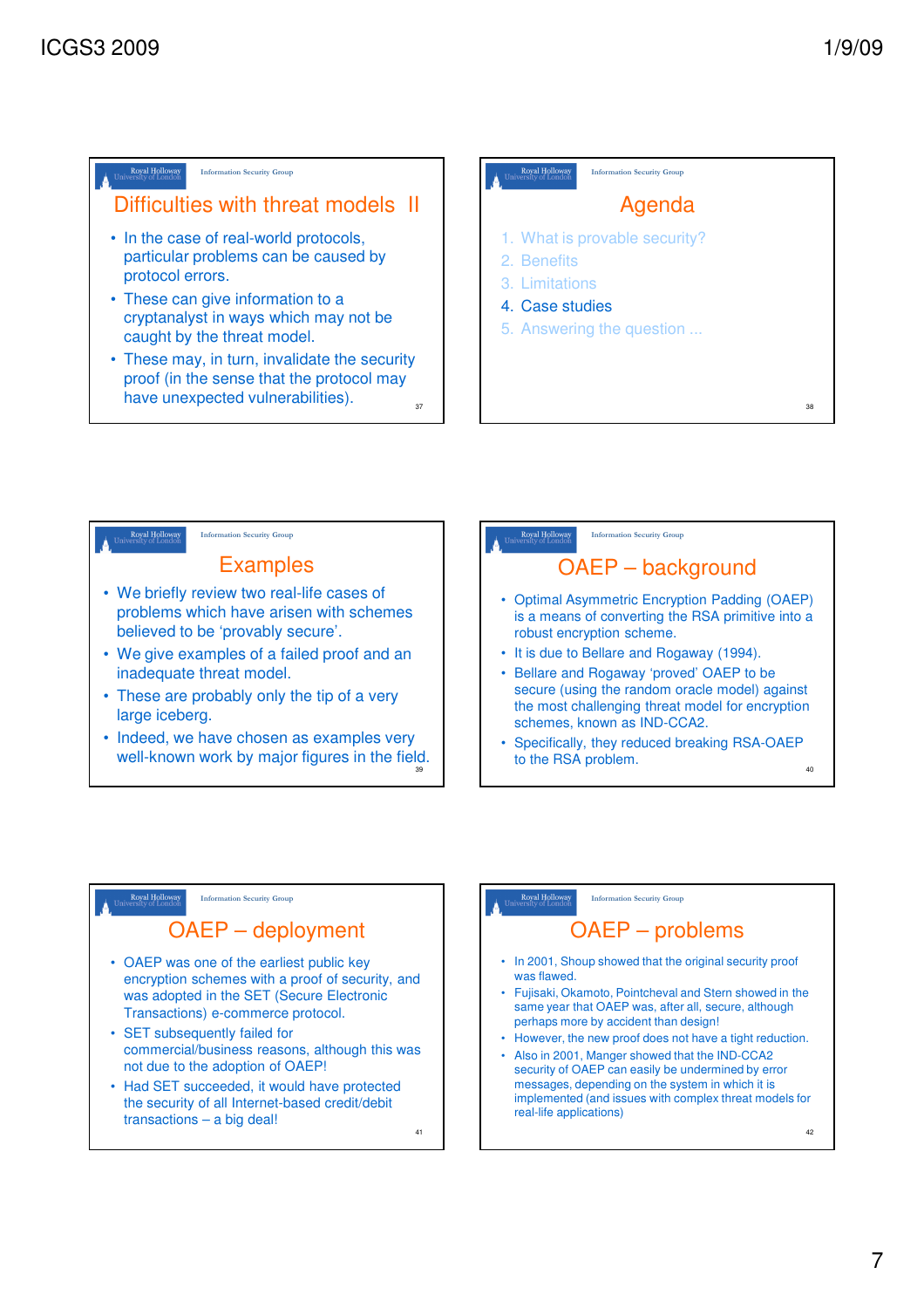



### Royal Hollowa Information Security Group

### SSH – problems

- However, Albrecht, Paterson and Watson (2009) showed serious flaws in SSH.
- By injecting carefully constructed modified data into an SSH channel, plaintext can in some cases be recovered by monitoring error messages.
- Proof of concept implementations of the attack have been developed which work against (widely deployed) OpenSSH. 47

### Royal Hollowa Information Security Group

## SSH – analysis

- How can this be?
- The security proofs appear sound
- Well, the problem lies in the threat model.
- The threat model only took account of one possible error message generated by a (legitimate) decrypter.
- In practice, by feeding data to a decrypter in stages, the point at which an error occurs can be detected, thus providing information to an attacker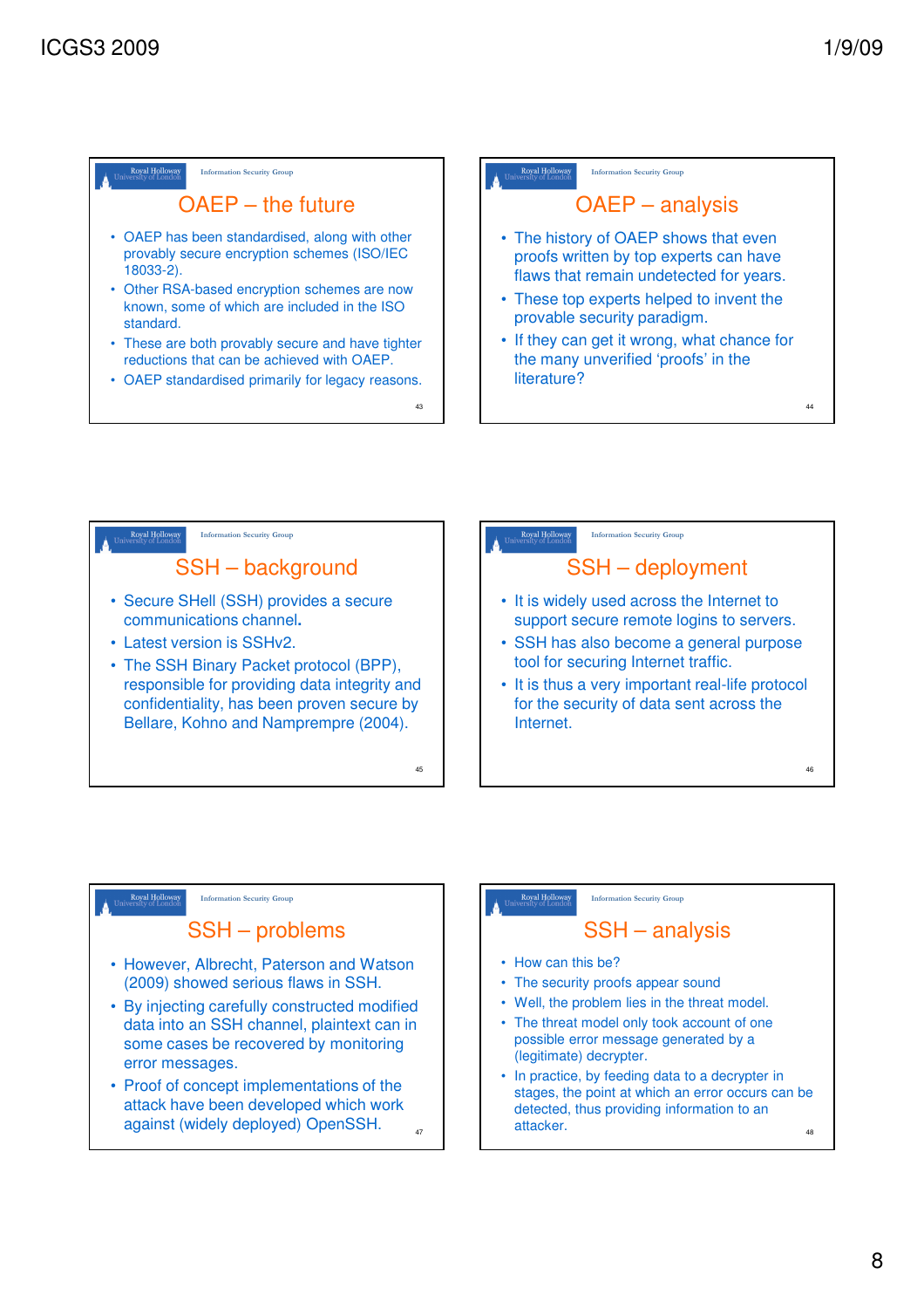# SSH – the future

- Fortunately, the problem would appear to have been solved by preventing use of CBC mode encryption (and using CTR mode instead).
- This does not repair the security proof, but there are good reasons to believe that no more attacks are possible, at least not of this general type.





49

## Royal Hollowa



Information Security Group

- One huge problem with the standard of proofs is the way that most material is published.
- Refereeing of conference papers does not allow close scrutiny of proofs.
- Perhaps one underlying problem is the huge volume of weak publications.
- Another problem is the fact that 'proof sketches' and incomplete proofs are widely regarded as acceptable – publishing full proofs in unrefereed e-prints is not a substitute for careful review. 53

#### Royal Holloway Information Security Group

# Improving proof quality

- Those designing cryptosystems should also take on the responsibility of providing rigorous proofs, if necessary collaborating more widely to get the job done.
- Those editing journals (and conference proceedings) should simply reject cryptography papers either without proofs, or with proofs not properly constructed.